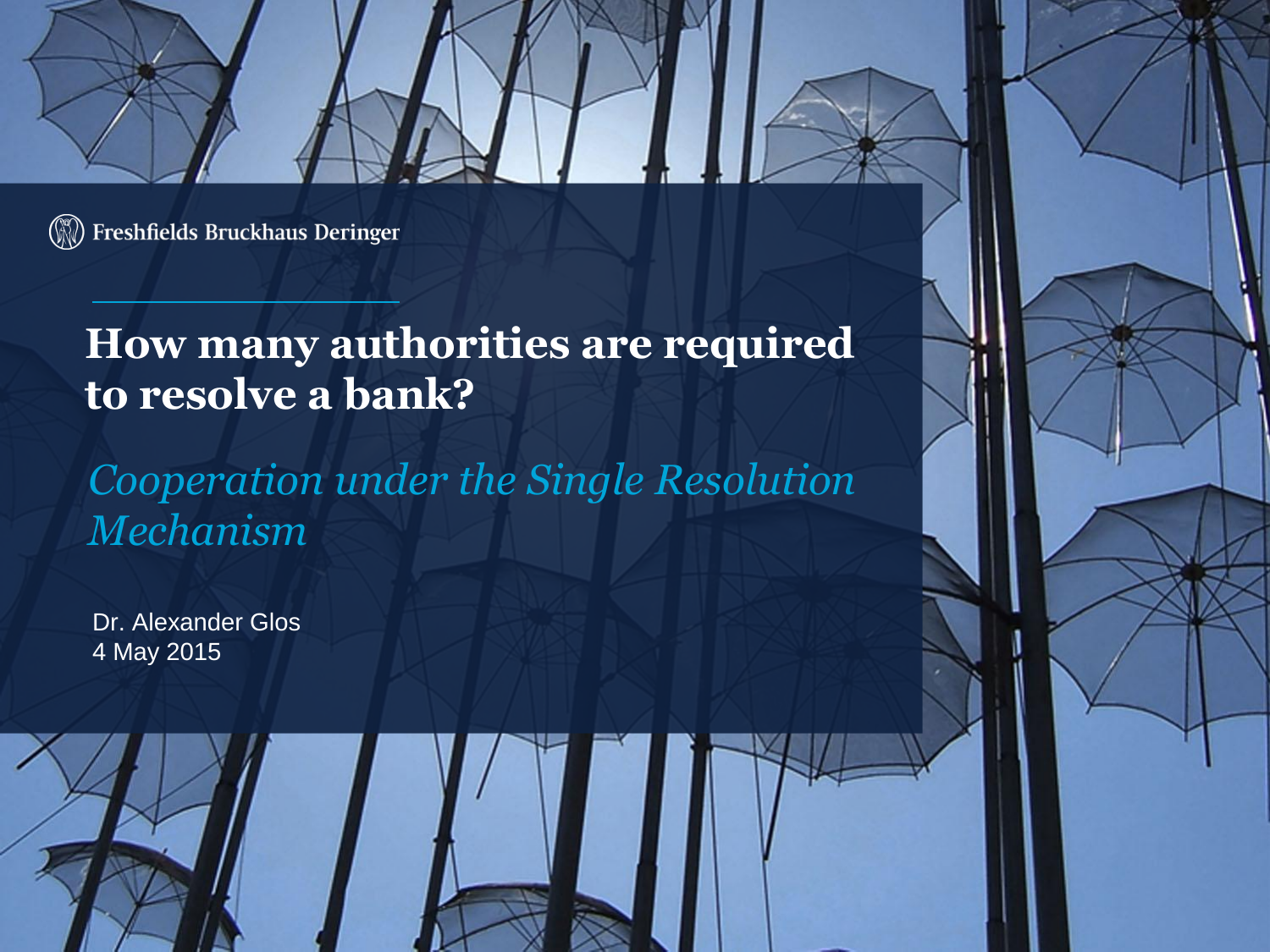## Agenda

- I. A simple cross-border group
- II. Ongoing Supervision
- III. Recovery planning
- IV. Resolution planning
- V. Setting of own funds requirements and MREL
- VI. Early intervention phase
- VII. Resolution weekend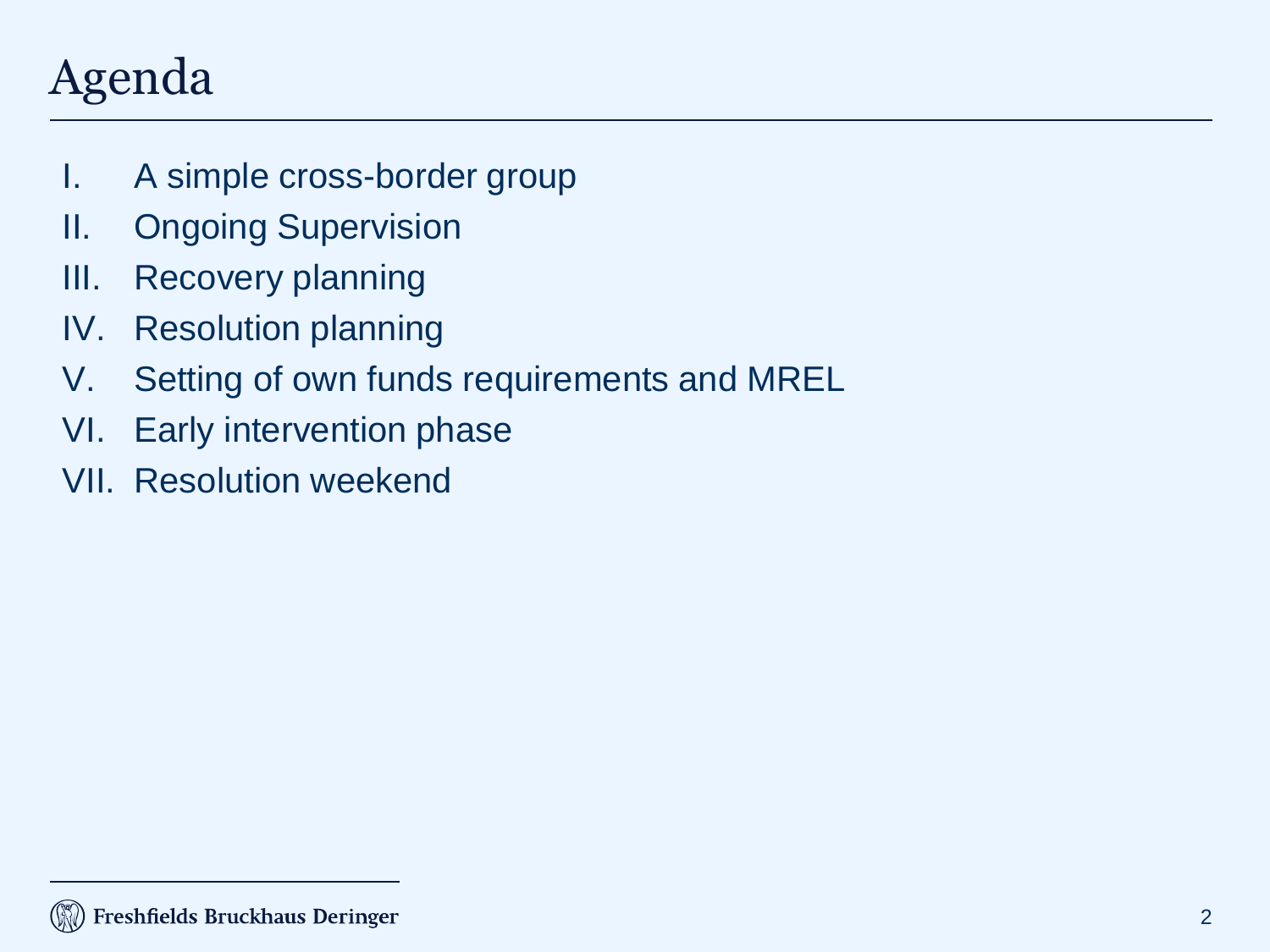## I. A simple cross-border group

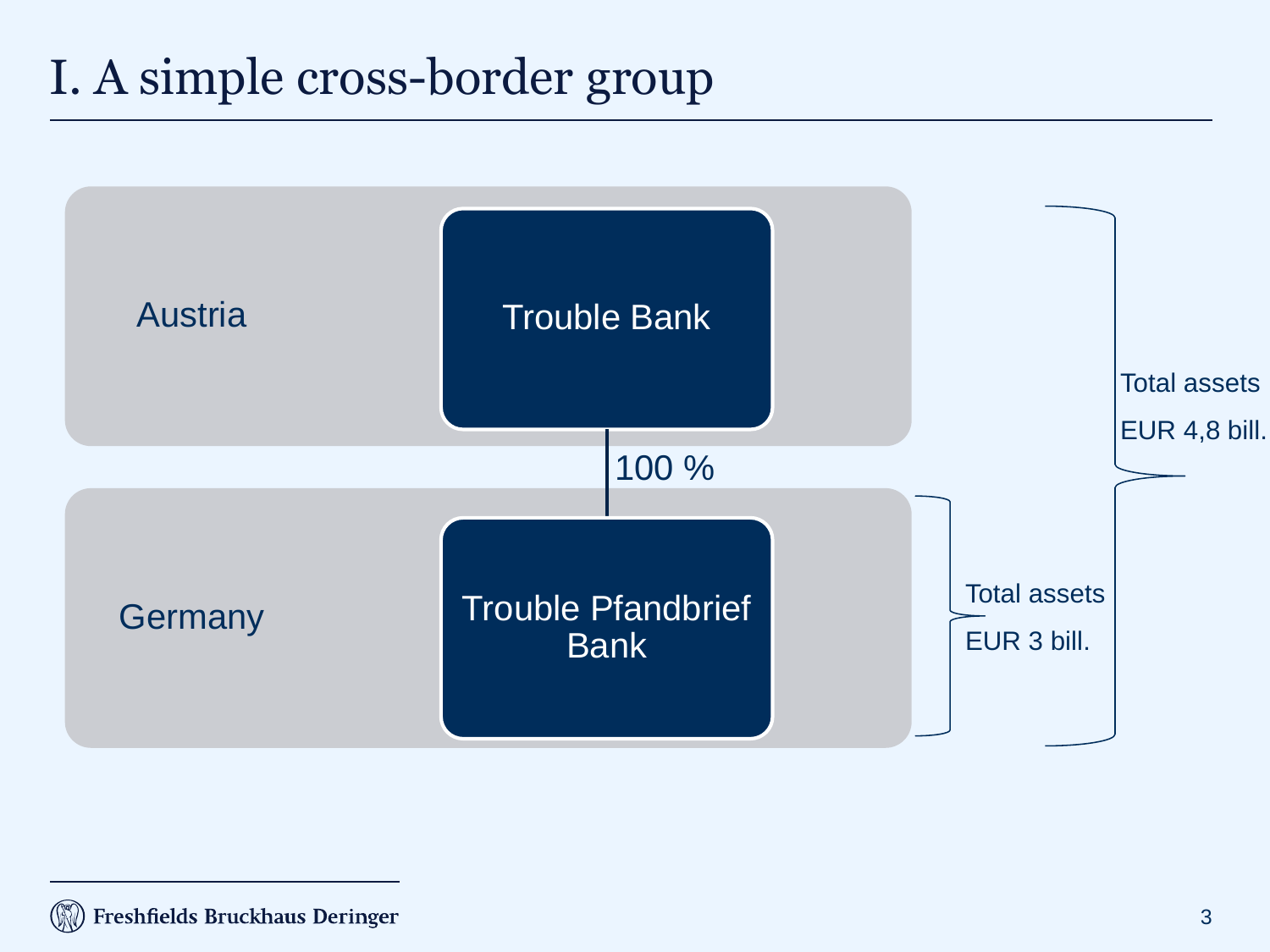## Who is responsible for the ongoing supervision of Trouble Bank Group?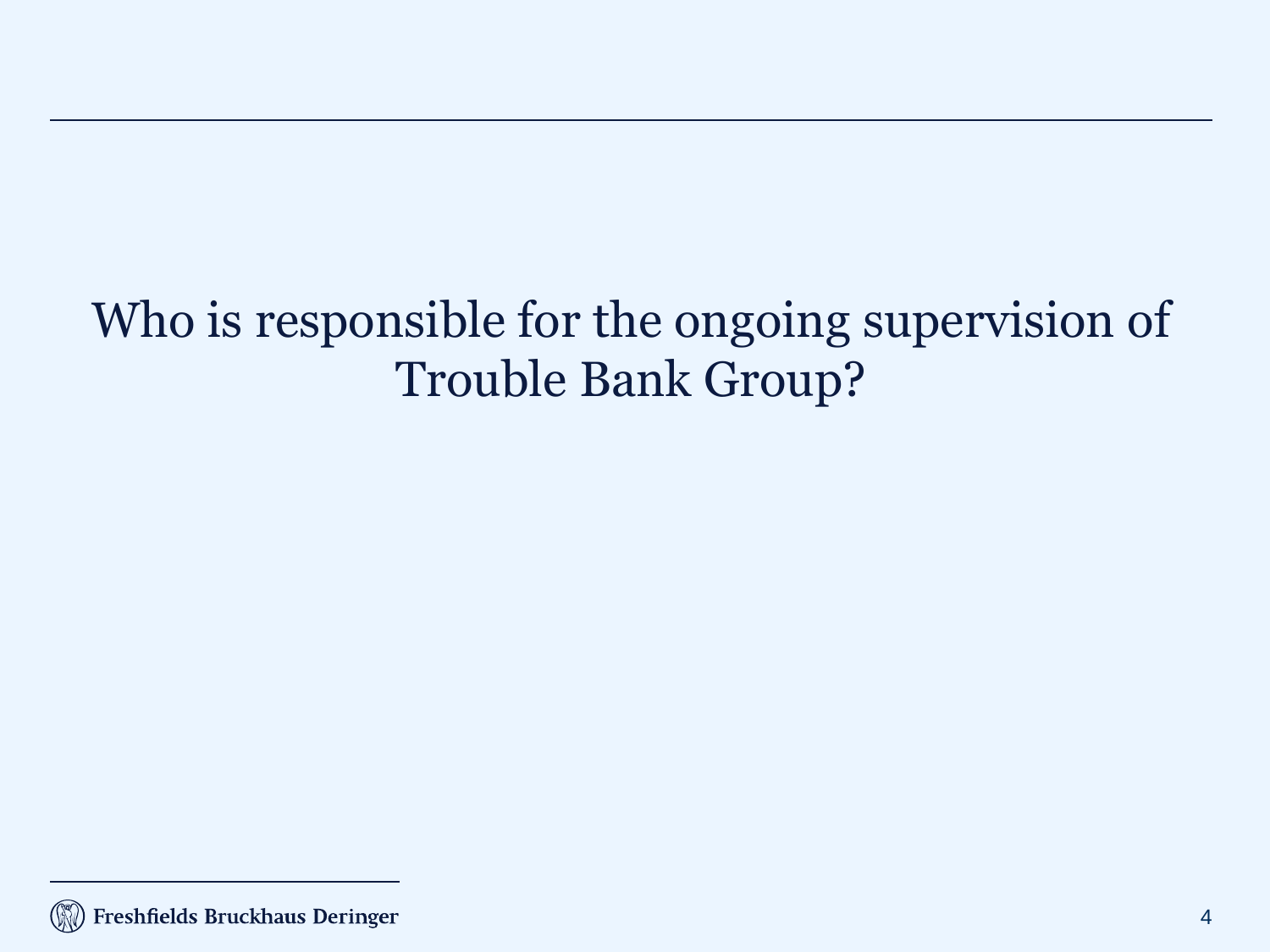## II. Ongoing Supervision

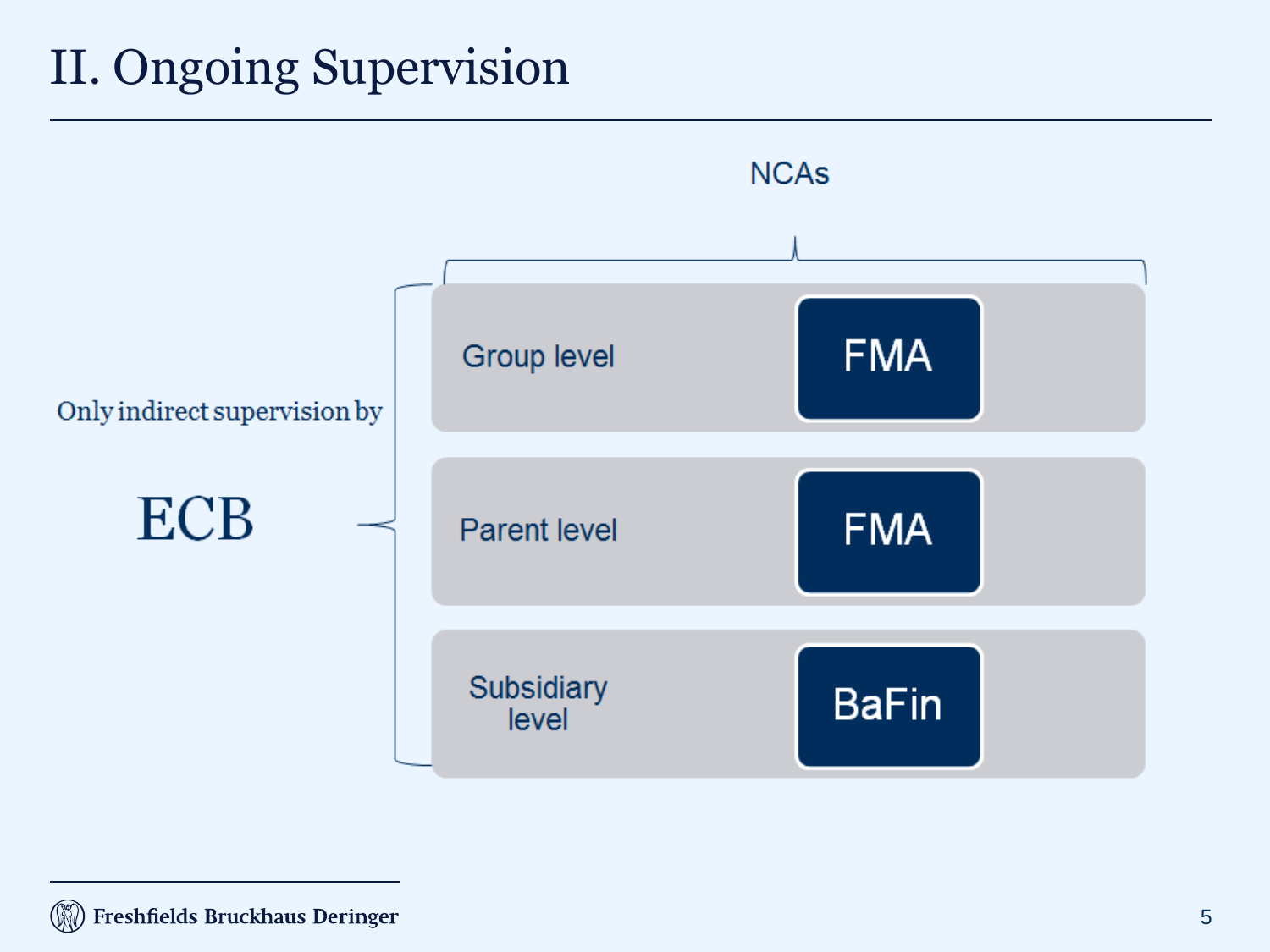## Who is responsible for drawing up recovery plans for Trouble Bank Group?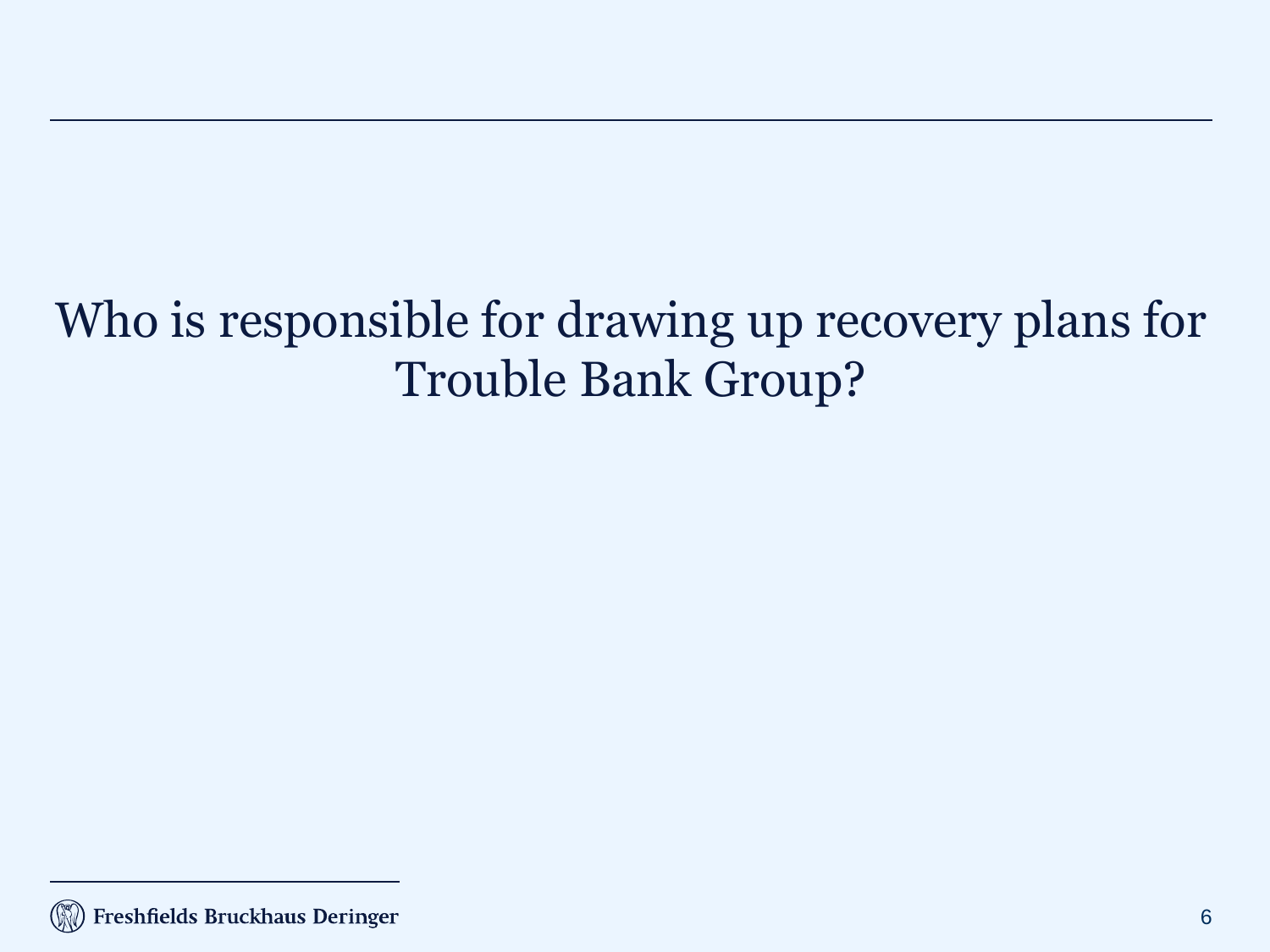## II. Recovery planning

- a) Group recovery plan:
	- To be drawn up by Trouble Bank as parent company
	- Group recovery plan must be submitted by Trouble Bank to FMA as consolidating supervisor
	- Review of group recovery plan by BaFin and FMSA as NCA and NRA for German subsidiary
	- If possible, joint decision on group recovery plan by FMA and BaFin
	- If not, FMA as group resolution authority may decide alone after 4 months but BaFin can refer the matter to EBA
- b) Solo recovery plan:
	- BaFin may require Trouble Pfandbrief Bank to draw up a recovery plan on an individual basis

#### Freshfields Bruckhaus Deringer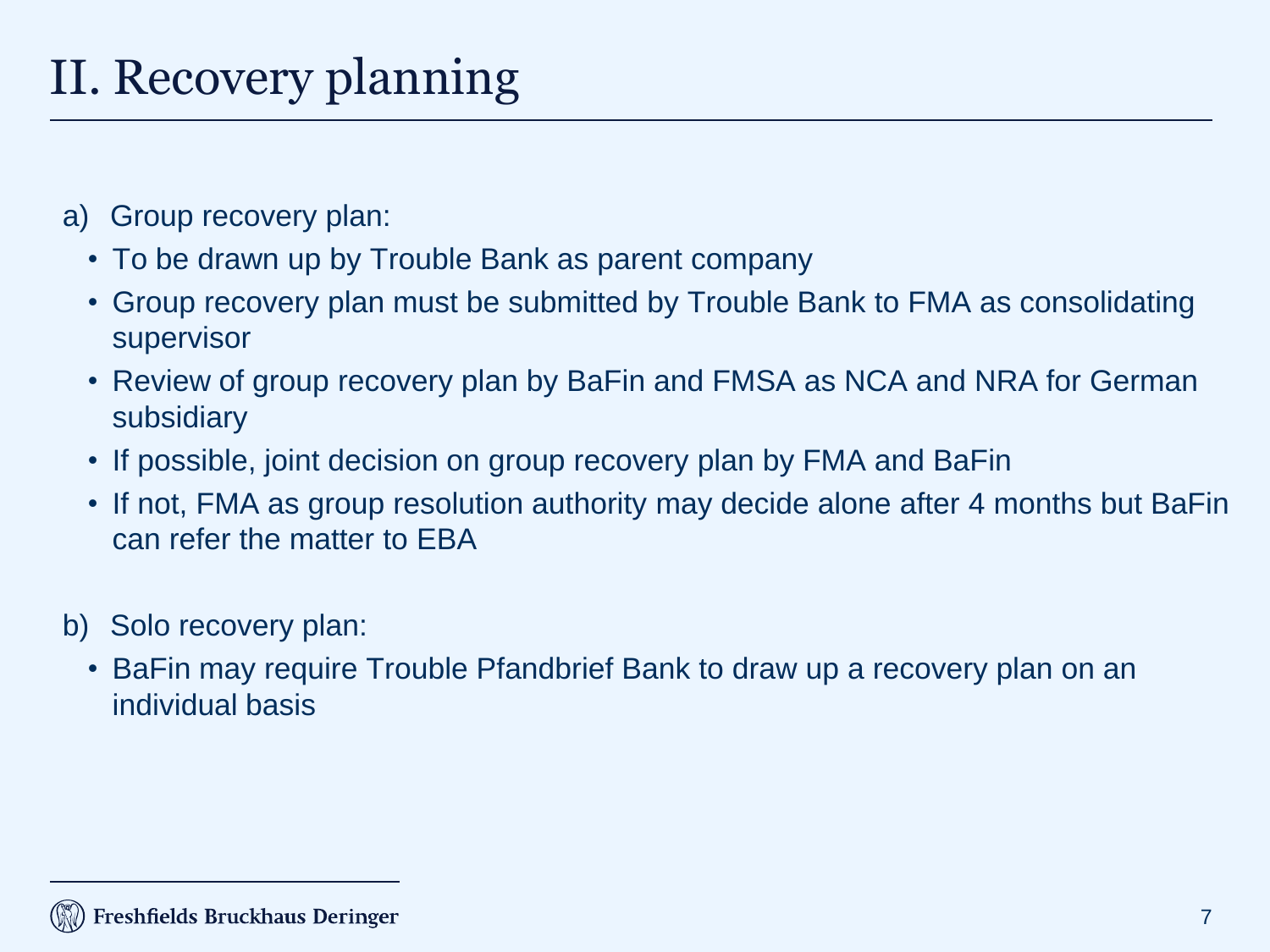# Who is responsible for resolution planning?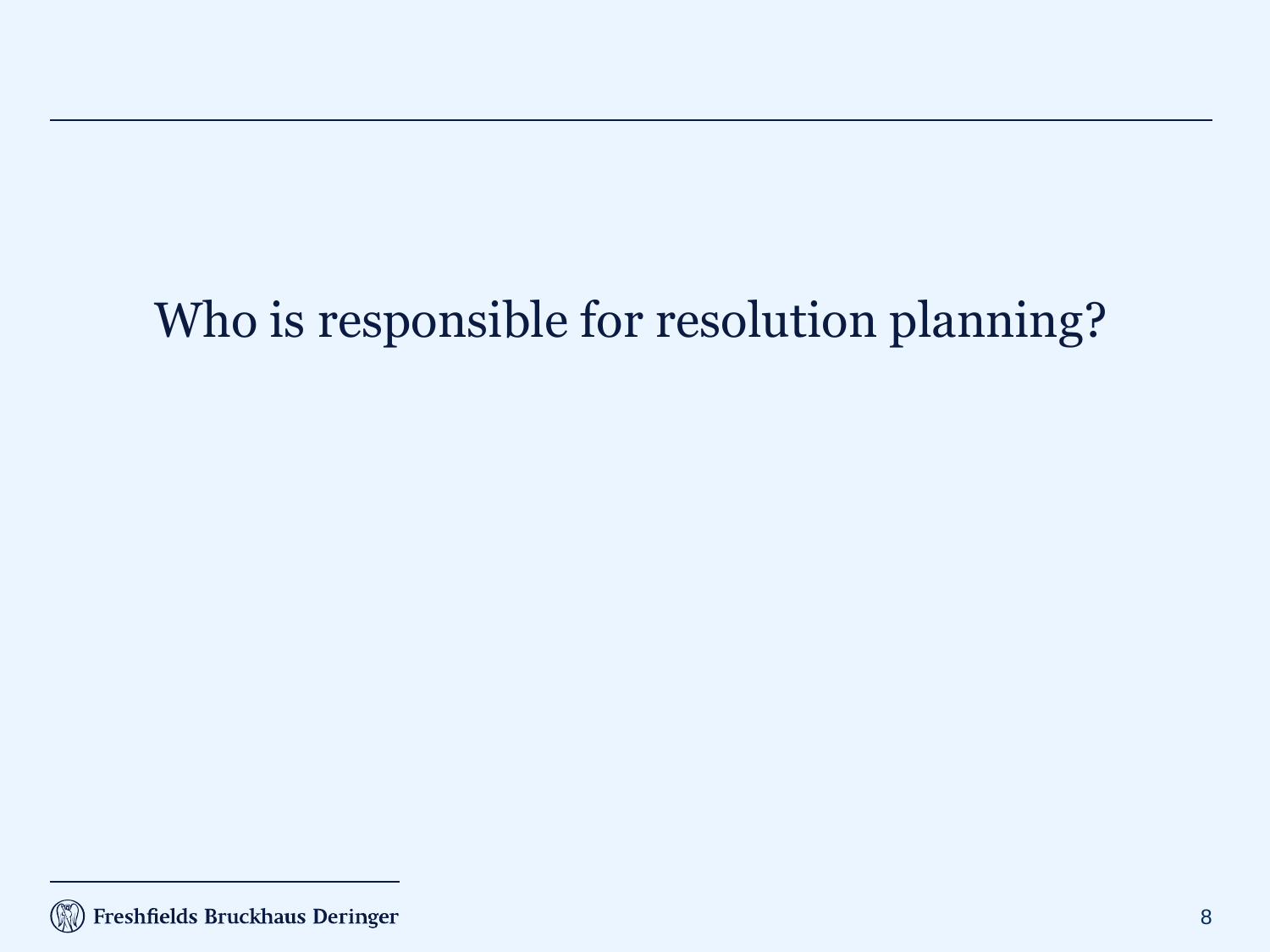#### Current regime

- a) Group resolution plan
	- To be drawn up by FMA (as group resolution authority)
	- Review/consultation with BaFin, FMSA and EBA
	- (Joint) decision procedure with FMSA and, if necessary, EBA, similar to assessment of group recovery plan

b) Solo resolution plan

• Not required; part of the group resolution plan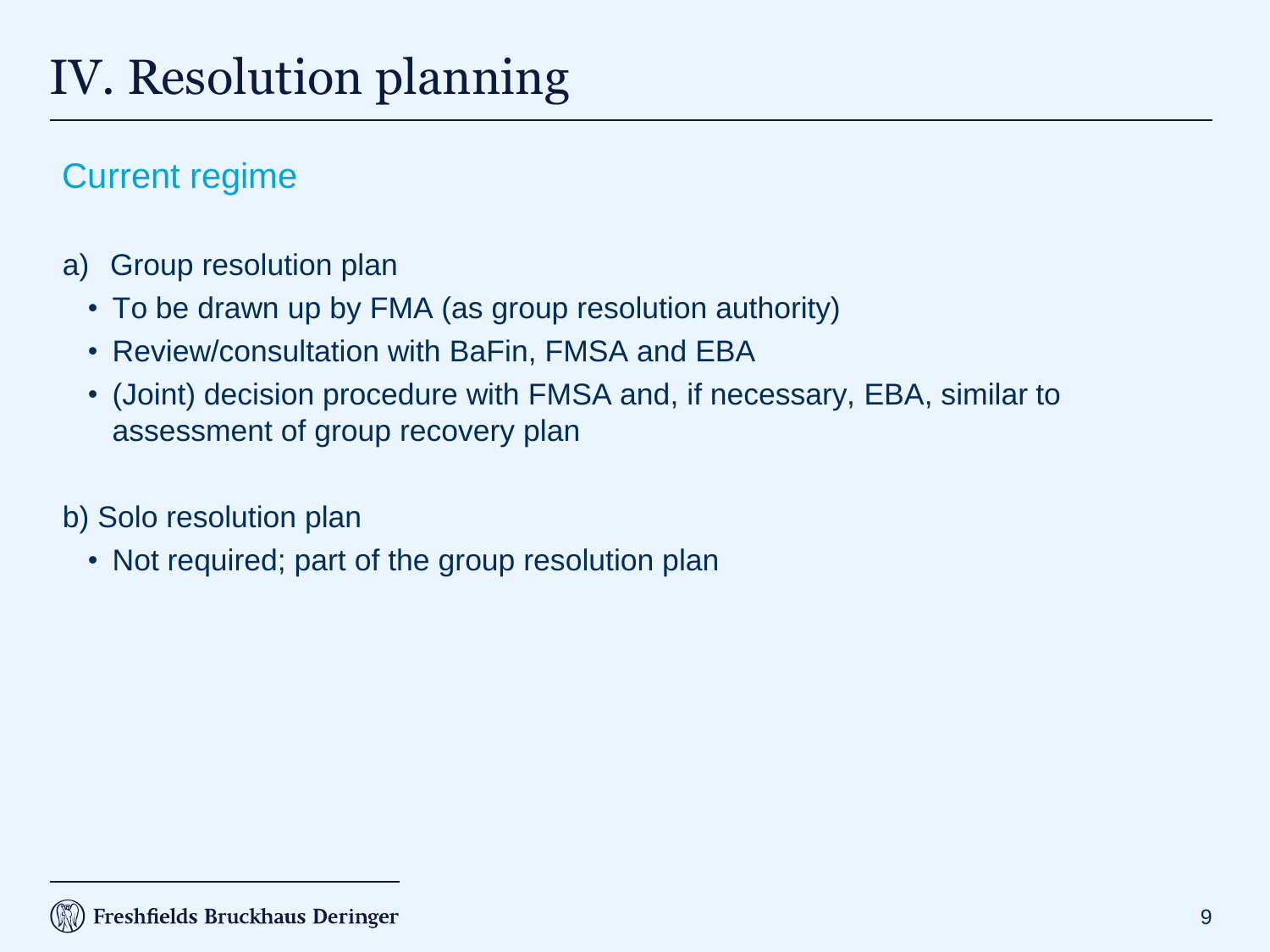#### From 2016 onwards

#### a) Group resolution plan

- SRB draws up the group resolution plan after consultation with FMA, FMSA and BaFin as being the competent NCAs, NRAs and group resolution authority
- SRB responsible for cross-border groups even if they are not significant groups under SSM (not directly supervised by ECB)
- FMA may provide SRB with a prior draft (group) resolution plan

b) Solo resolution plan

• Not required, part of the group resolution plan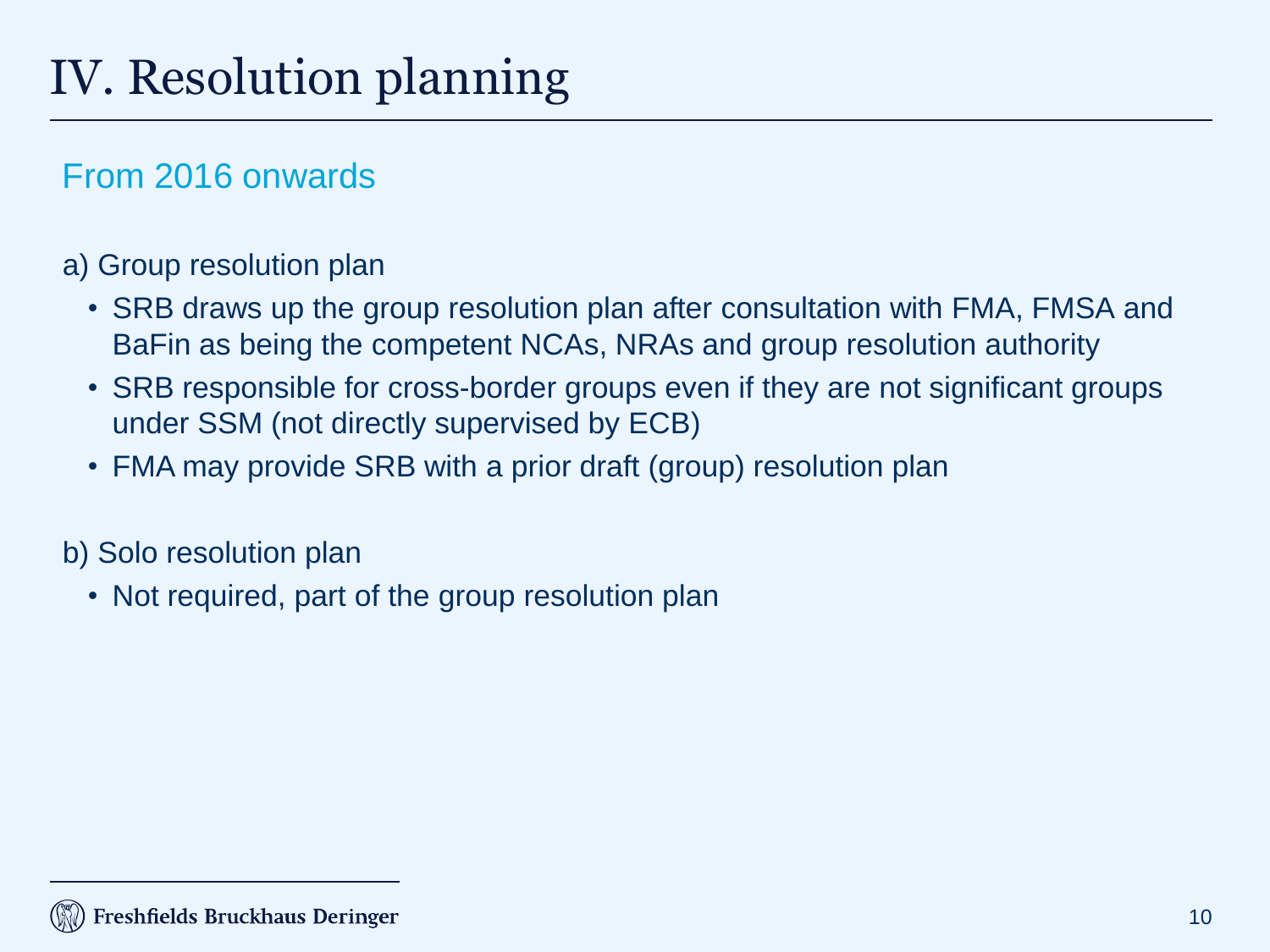BaFin is dissatisfied with the group recovery plan of Trouble Pfandbrief Bank and with its capital situation in general. FMA, however, does not have similar concerns on group level. SRB, on the basis of the resolution plan, shares BaFin's view that the Trouble Bank Group is undercapitalised.

#### What can the authorities do?

Freshfields Bruckhaus Deringer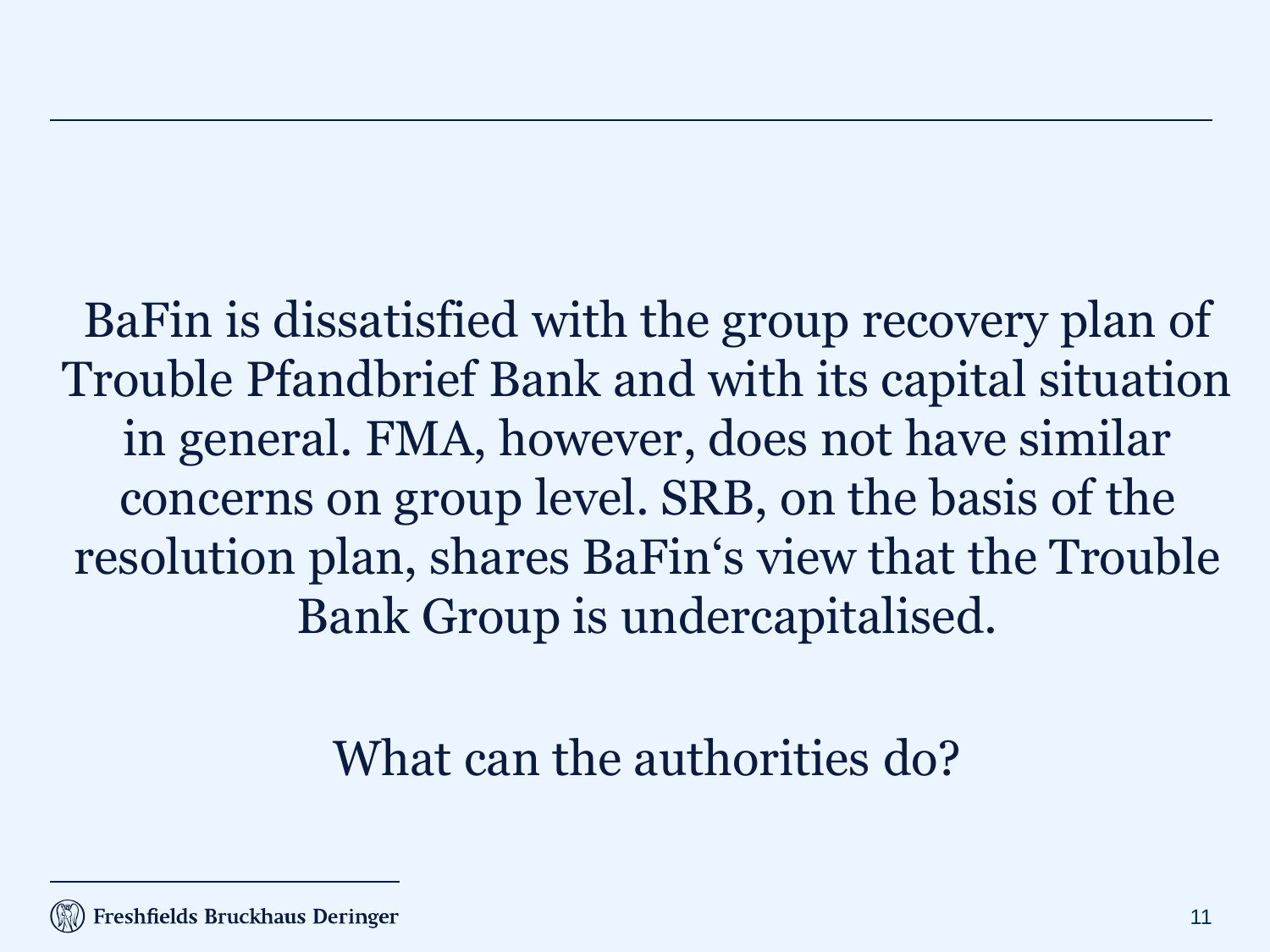# V. Setting own fund requirements and MREL

- 1. BaFin
	- Can set higher own funds requirements for Trouble Pfandbriefbank under Pillar II
- 2. FMA
	- Could set higher own funds requirements for Trouble Bank and Trouble Bank Group under Pillar II (but does not want to)
	- Can not prevent BaFin from setting own funds requirements of subsidiary level
- 3. ECB
	- Is not directly responsible, but could intervene by assuming direct supervision
- 4. SRB
	- SRB can determine MREL applying to parent undertakings, subsidiaries and groups after consultation with BaFin as competent NCA and ECB
	- SRB can direct FMA and FMSA as competent NRAs to implement its decisions against Trouble Bank and Trouble Pfandbrief Bank

#### Freshfields Bruckhaus Deringer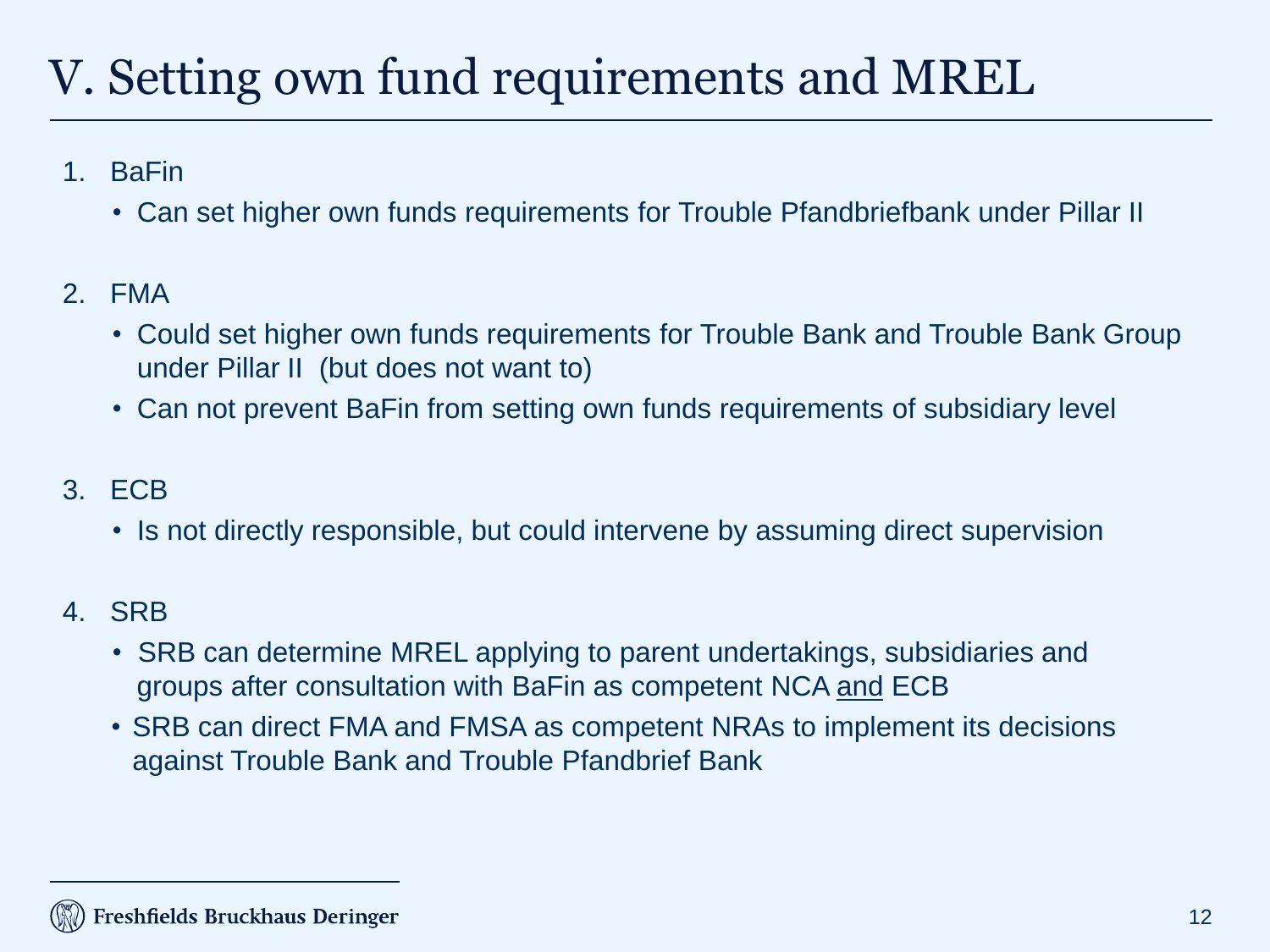### Trouble Pfandbrief Bank starts to experience financial difficulties.

# Who is responsible for early intervention measures?

Freshfields Bruckhaus Deringer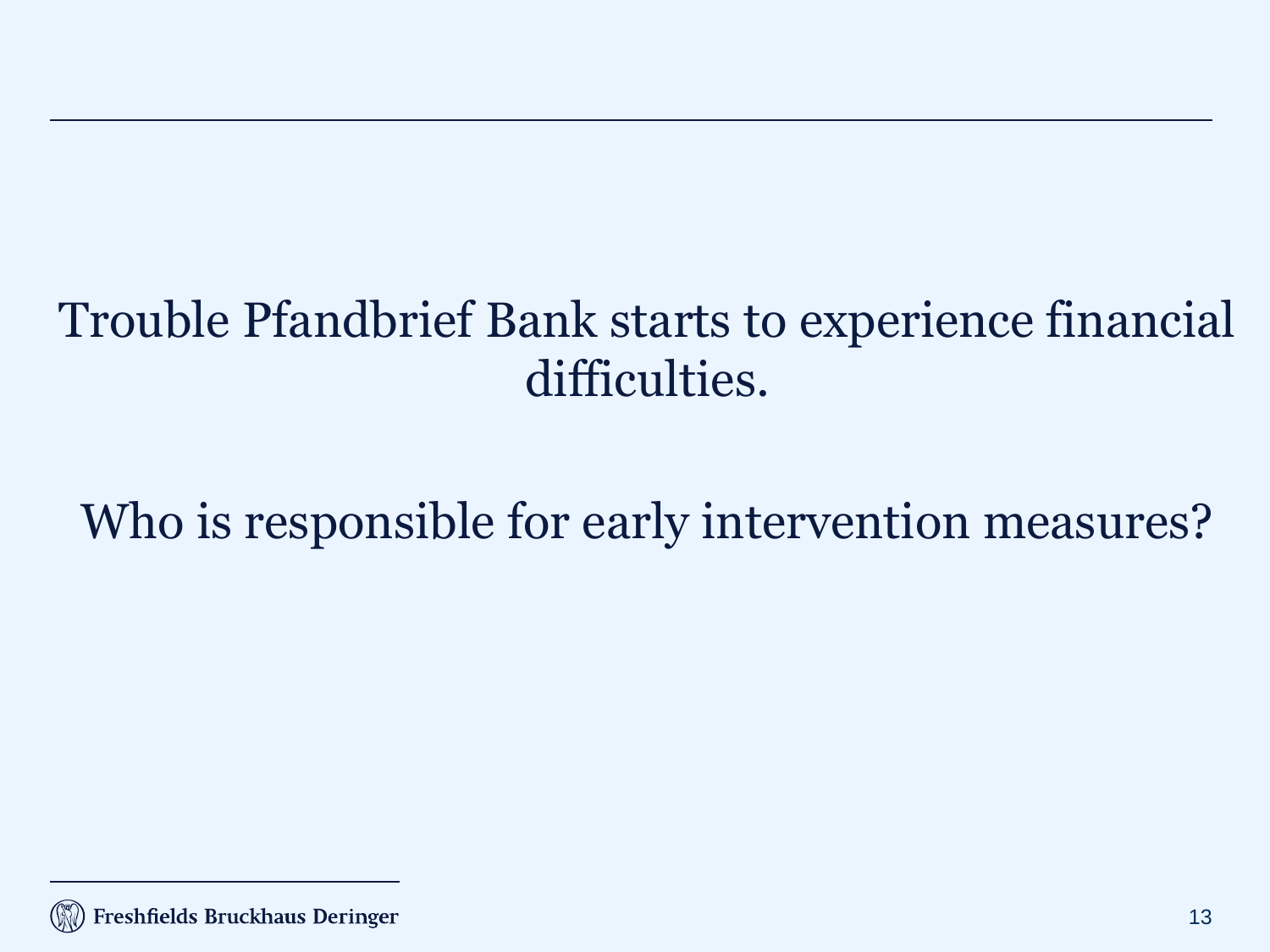## VI. Early intervention phase – NCAs

- 1. BaFin
	- Responsible for early intervention measures at Trouble Pfandbrief Bank
	- Informs SRB of any measure that it requires Trouble Pfandbrief Bank to take
	- Monitors, in cooperation with SRB, the conditions of Trouble Pfandbrief Bank and its compliance with any early intervention measure
- 2. FMA
	- Responsible for early intervention measures at Trouble Bank and Trouble Bank Group
	- The same reporting and monitoring obligations apply to FMA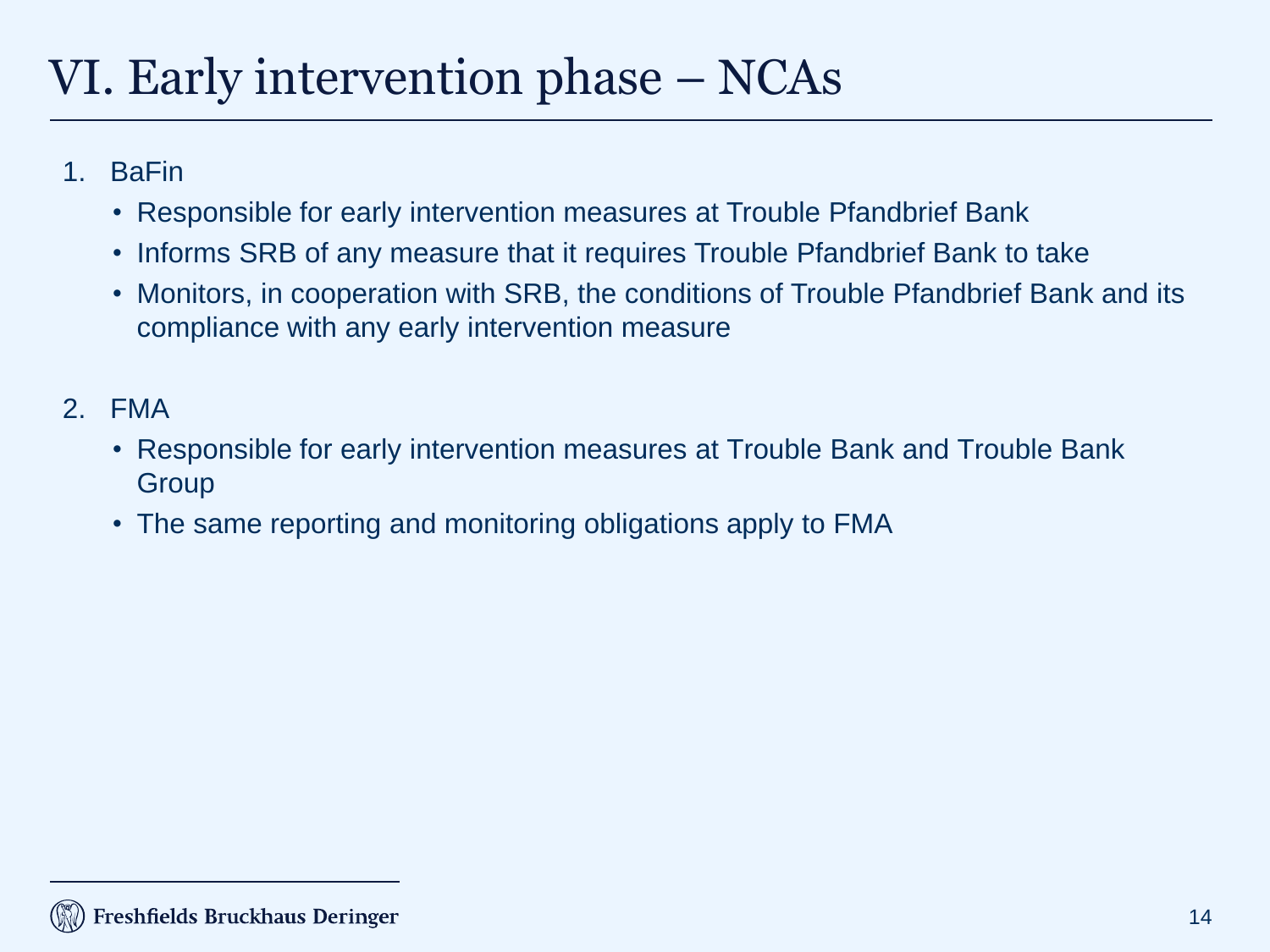#### BaFin and FMA continue to disagree on the necessary measures.

## Can the ECB step in?

<sup>(</sup>K) Freshfields Bruckhaus Deringer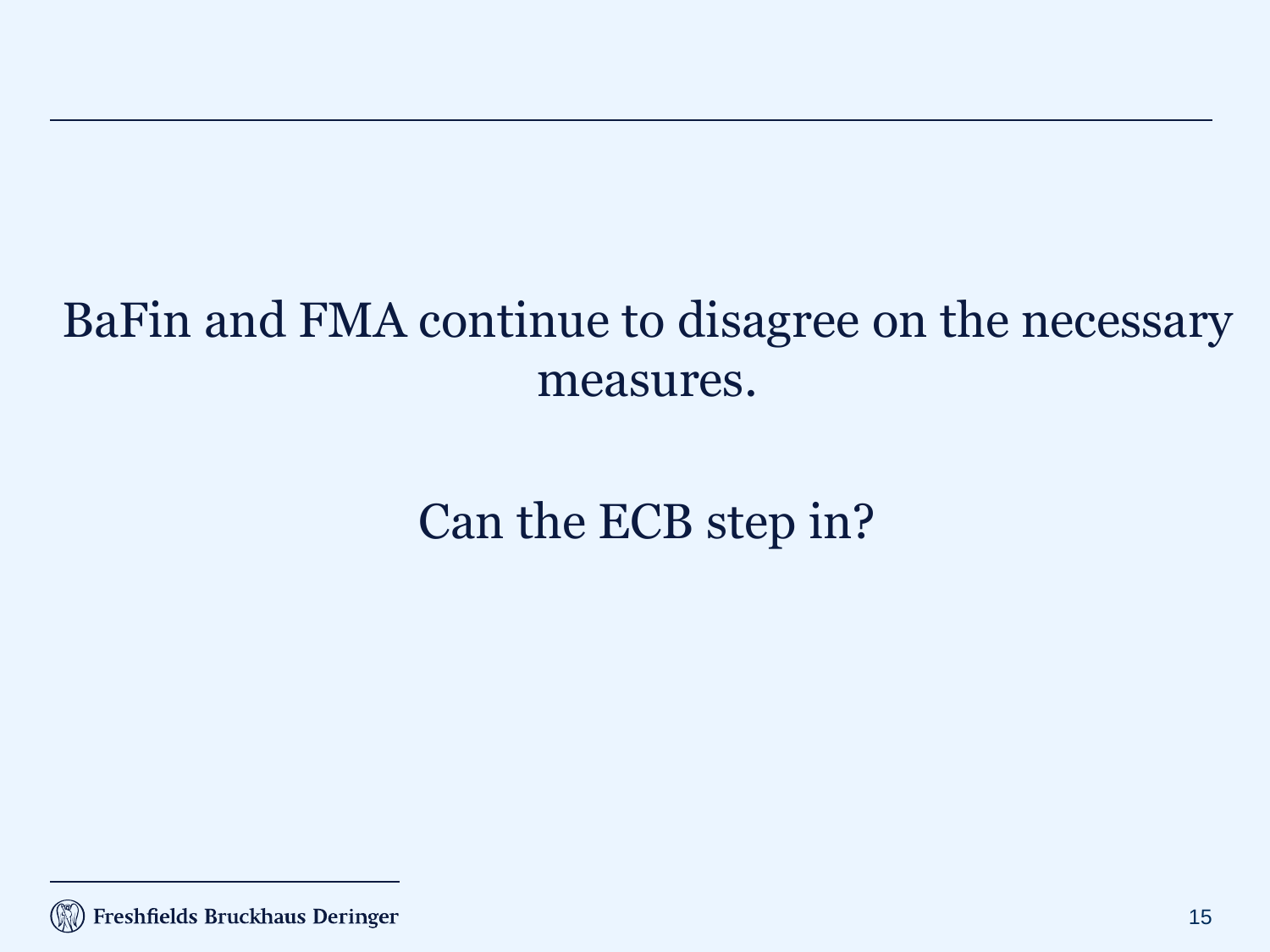#### VI. Early intervention phase – ECB

- a) Conditions for ECB to step in
	- Consistent application of supervisory standards is not ensured
	- Consultation of FMA and BaFin (if they have not addressed ECB before)
- b) Scope of ECB's intervention powers
	- In general, all prudential powers exercised by NCAs according to Art. 4 SSM-Regulation
	- Among others, early intervention powers and setting of own fund requirements
	- Not entitled to issue specific instructions that have to be adopted by NCAs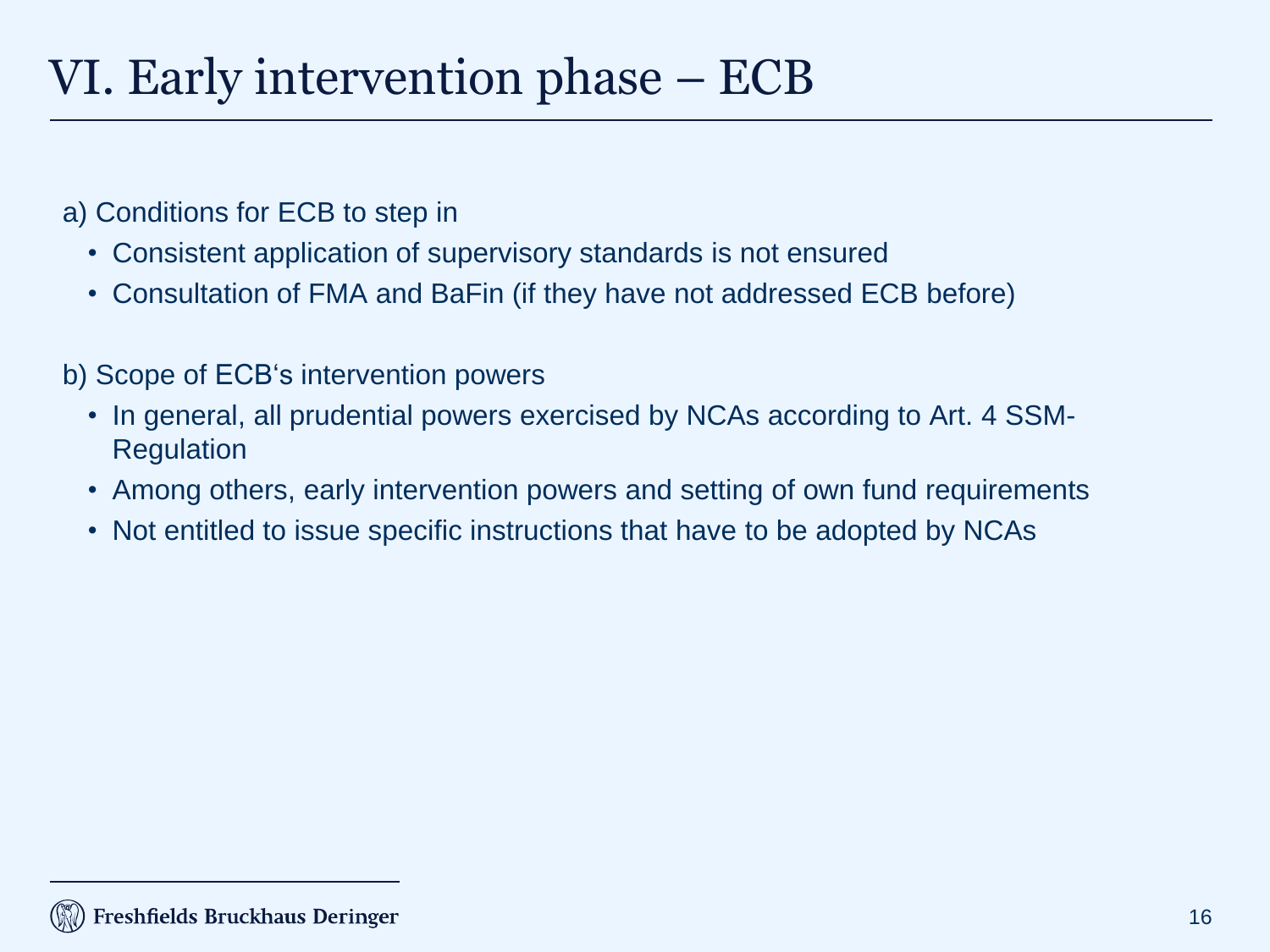Before ECB has taken a decision to take over direct supervision, the financial situation of Trouble Pfandbrief Bank significantly deteriorates and the existence of the entire Trouble Bank Group is threatened. The resolution of the whole Group needs to be prepared.

#### Freshfields Bruckhaus Deringer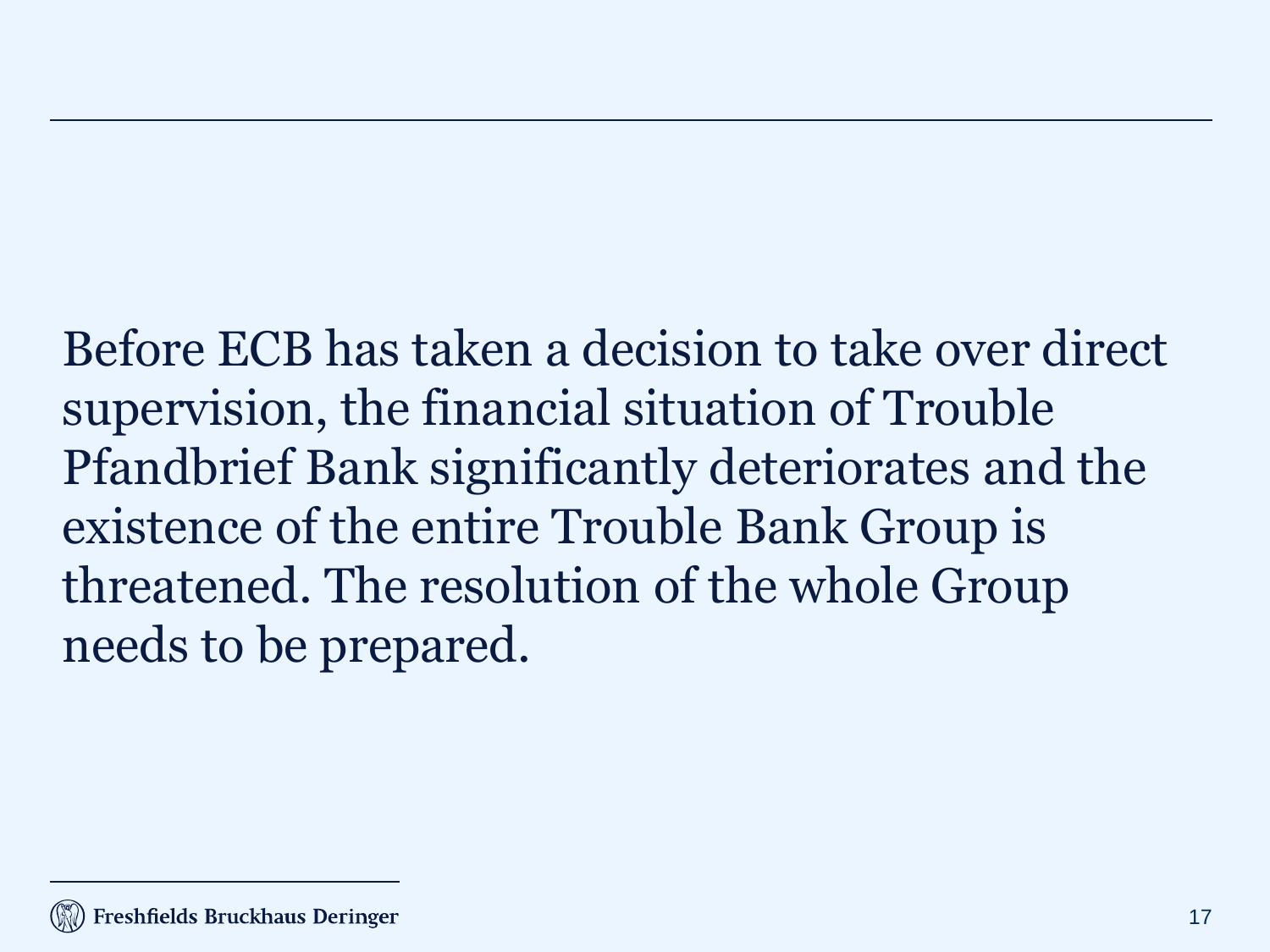## VII. Resolution weekend

#### 1. Resolution procedure - Overview



Freshfields Bruckhaus Deringer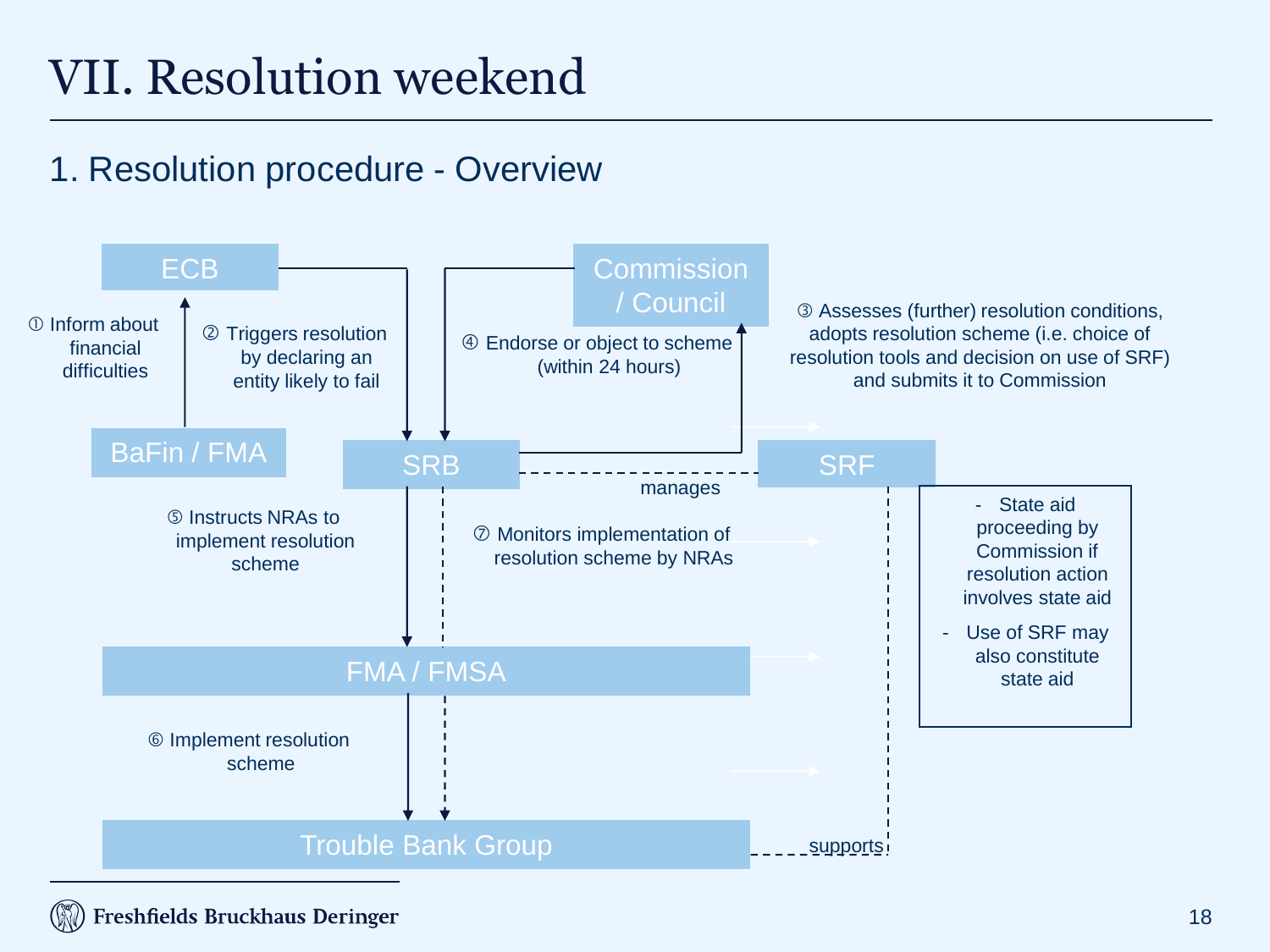## VII. Resolution weekend

#### 2. Conditions for initiation of resolution procedure

#### $\triangleright$  ECB declares if the Group is likely to fail

- replacement of decision by SRB if upon request no assessment within 3 days
- $\triangleright$  SRB determines if other requirements for resolution are met
	- no alternative measures from the private sector, e.g. deposit guarantee scheme, early intervention measures
	- public interest: referring to resolution objectives
- **≻ Council entitled to stop resolution procedure** 
	- may object to resolution of the Group on grounds that public interest criterion is not fulfilled
	- winding up of institution in accordance with applicable national law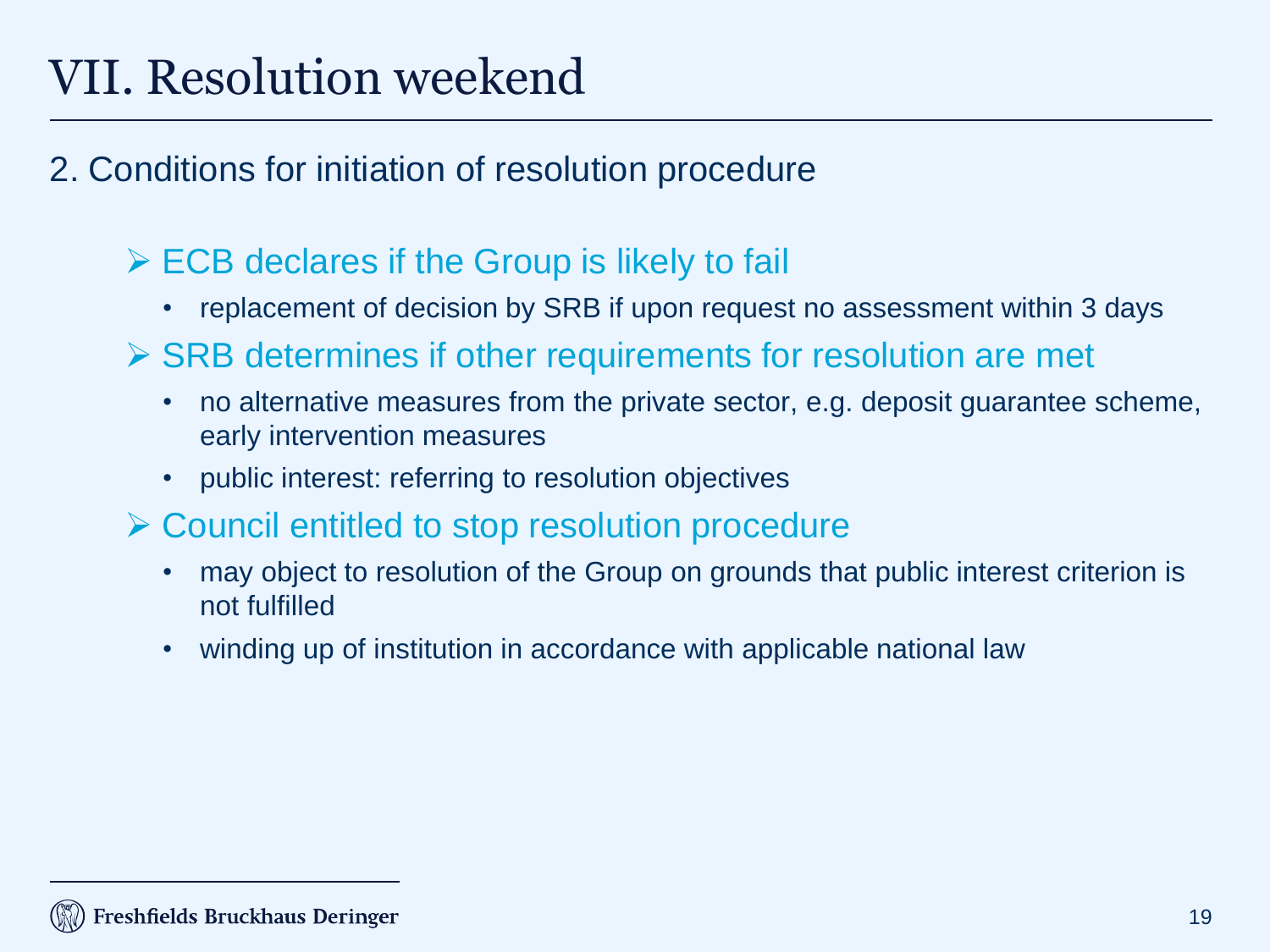#### 3. Resolution scheme

#### Commission is entitled to refuse or endorse resolution scheme within 24 hours

- if Commission objects, SRB shall adjust resolution scheme within 8 hours
- $\triangleright$  Council may object to resolution scheme
	- upon proposal of Commission within 12 hours as regards public interest criterion/fund aid
- Commission assesses if action or use of SRF is considered as state aid
	- Council may decide instead upon request of Member states in exceptional cases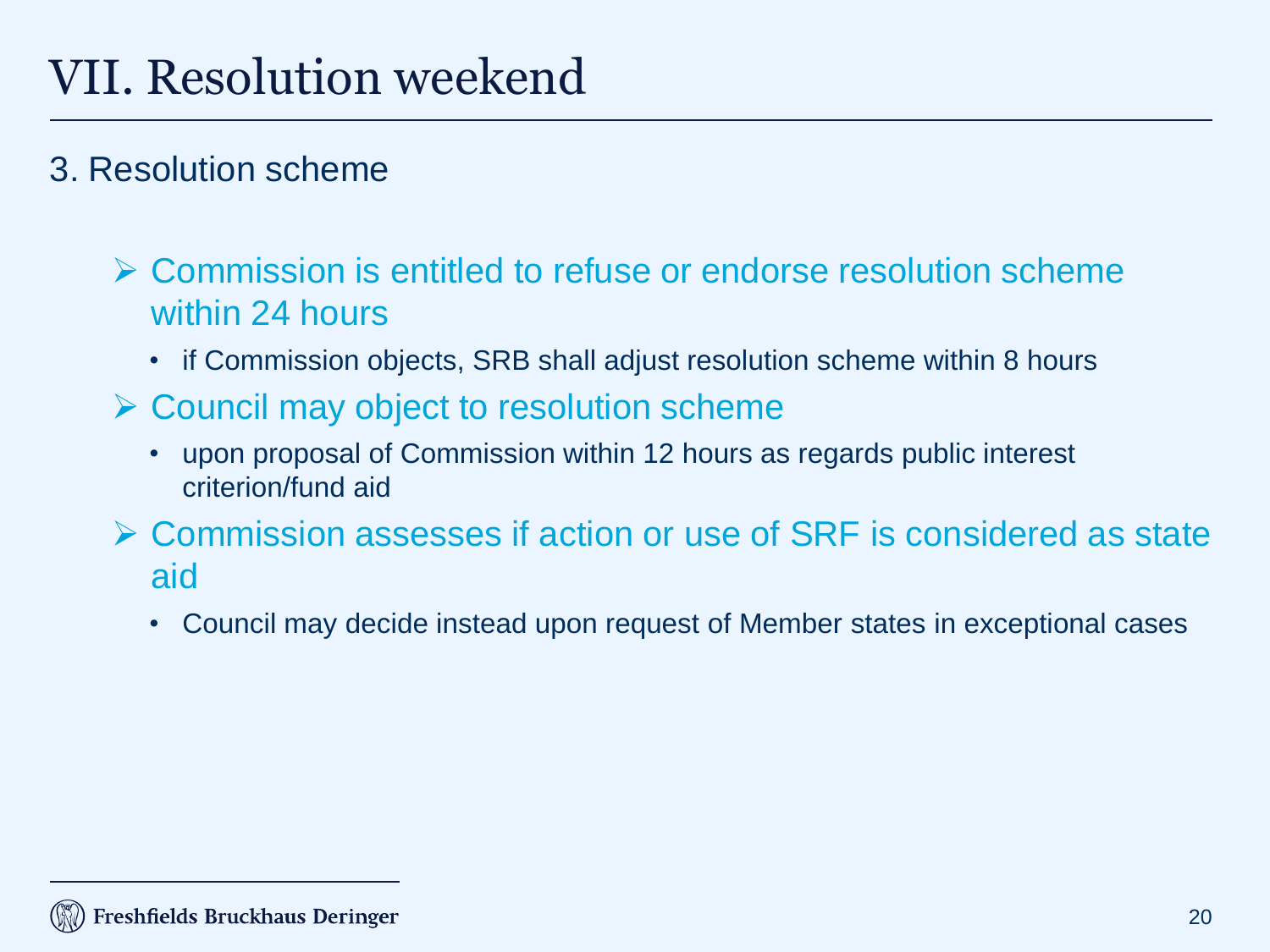## VII. Resolution weekend

- 4. Interaction during application of resolution tool
	- $\triangleright$  ECB assesses requirements for write-down/conversion of capital instruments after consulting the SRB
		- if there is no decision within 3 days upon request, SRB is entitled to replace the assessment of ECB
	- $\triangleright$  SRB is responsible for the assessment of the application of the concrete resolution tool
		- Close cooperation between SRB and ECB, Commission, Council, BaFin, FMSA and FMA as NCAs and NRAs during application of resolution tools, in particular, as regards information sharing
		- For the application of the bail-in tool, SRB evaluates the reorganisiation plan provided by FMA and FMSA as NRAs in agreement with FMA and BaFin as NCAs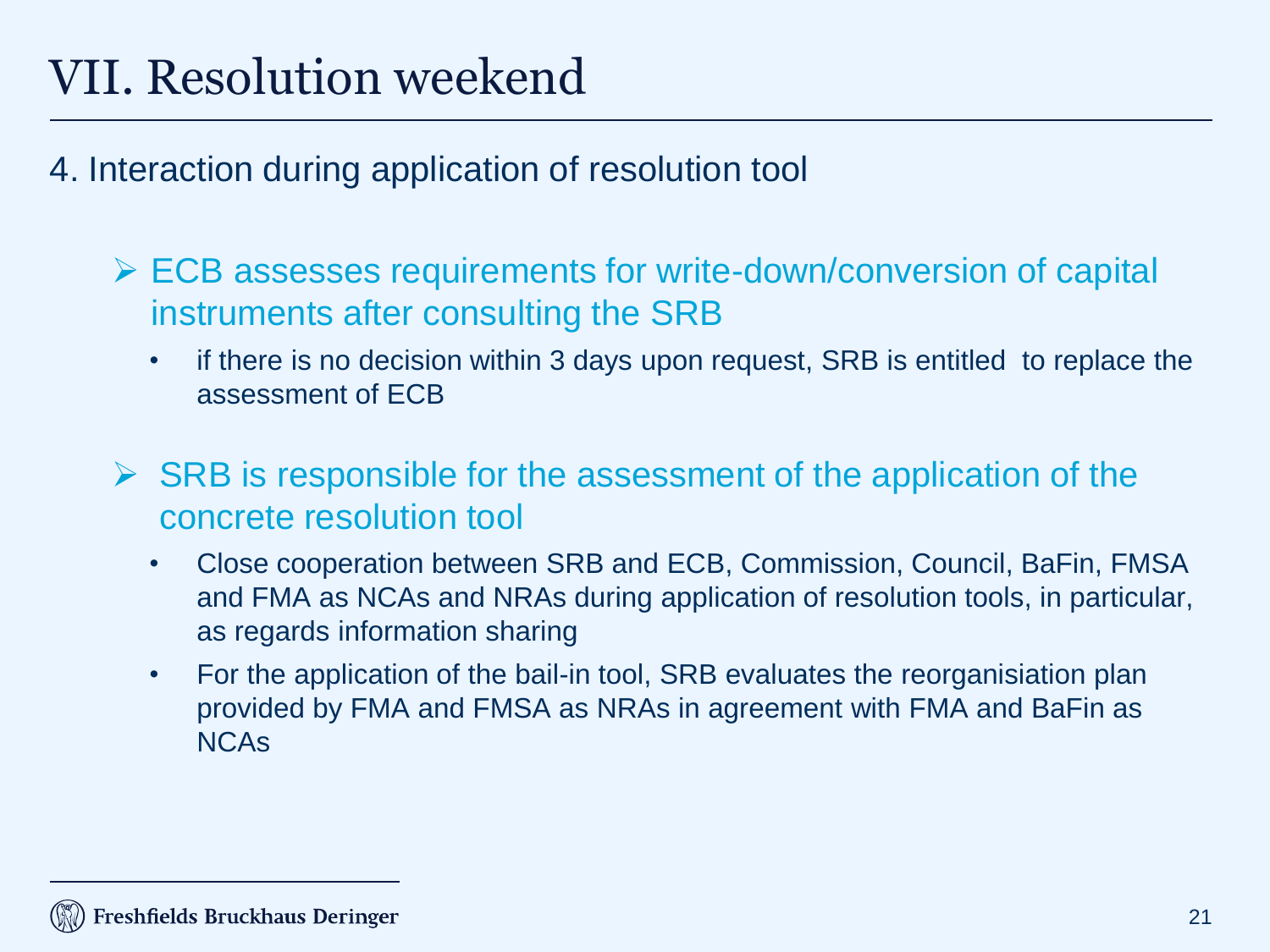## VII. Resolution weekend

- 5. Implementation of resolution scheme by NRAs
	- $\triangleright$  SRB acts through decisions
	- FMA and FMSA totake the necessary actions for implementation
		- excercising their powers under national law transposed by BRRD in accordance with the SRM Regulation and SRB`s decision
		- supervision by SRB
		- intervention powers of SRB if FMA and FMSA do not apply or do not comply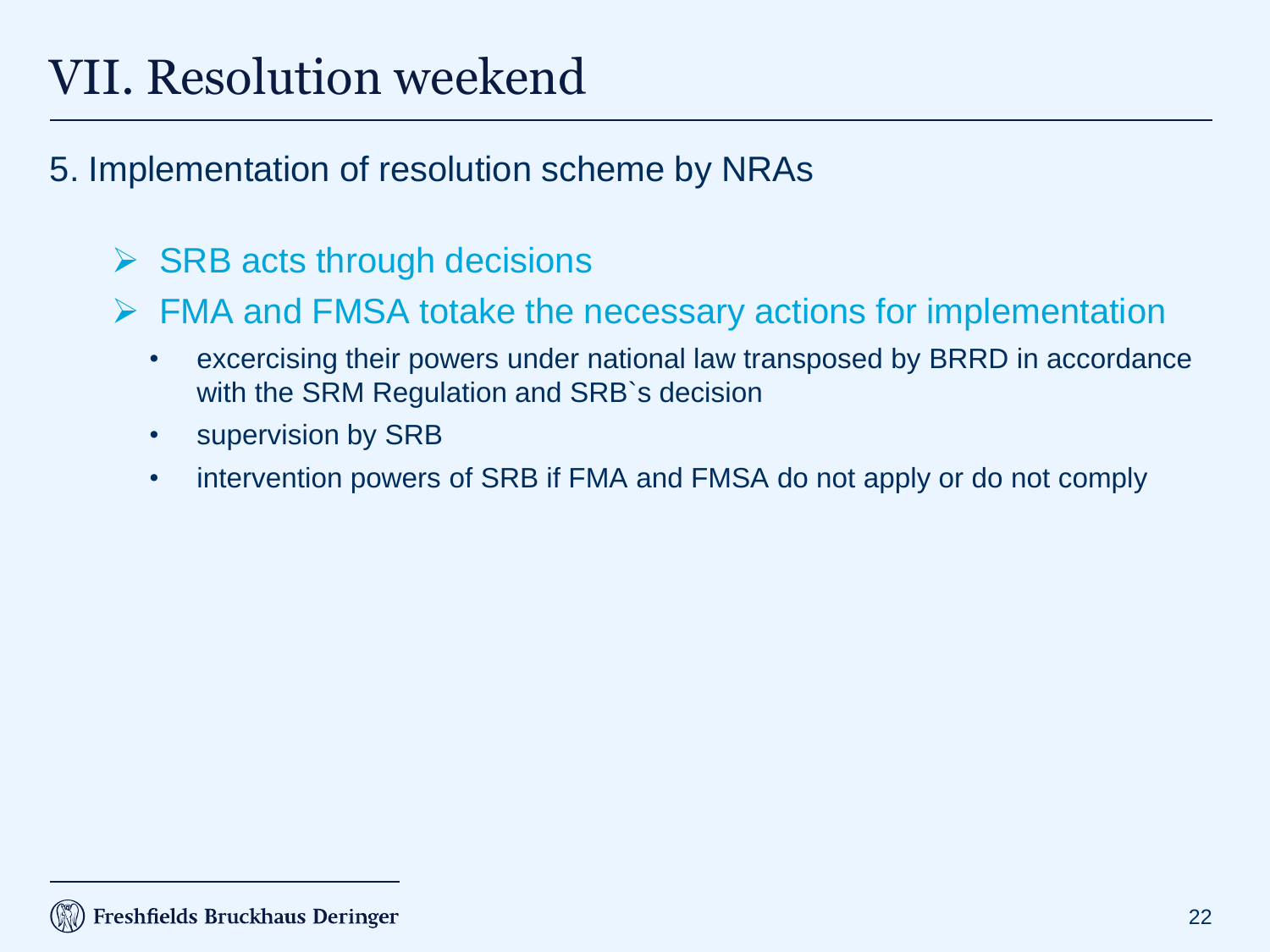## VIII. Conclusion

In the case of a simple cross-border resolution 7 authorities are required to resolve a bank (two of which act in two different roles)

- BaFin
- FMA (as supervisory authority)
- ECB
- SRB
- Commission
	- as state aid authority
	- as resolution authority
- Council
- FMSA
- FMA (as resolution authority)

In addition, EBA may play a role in the recovery and resolution planning for this group.

#### Freshfields Bruckhaus Deringer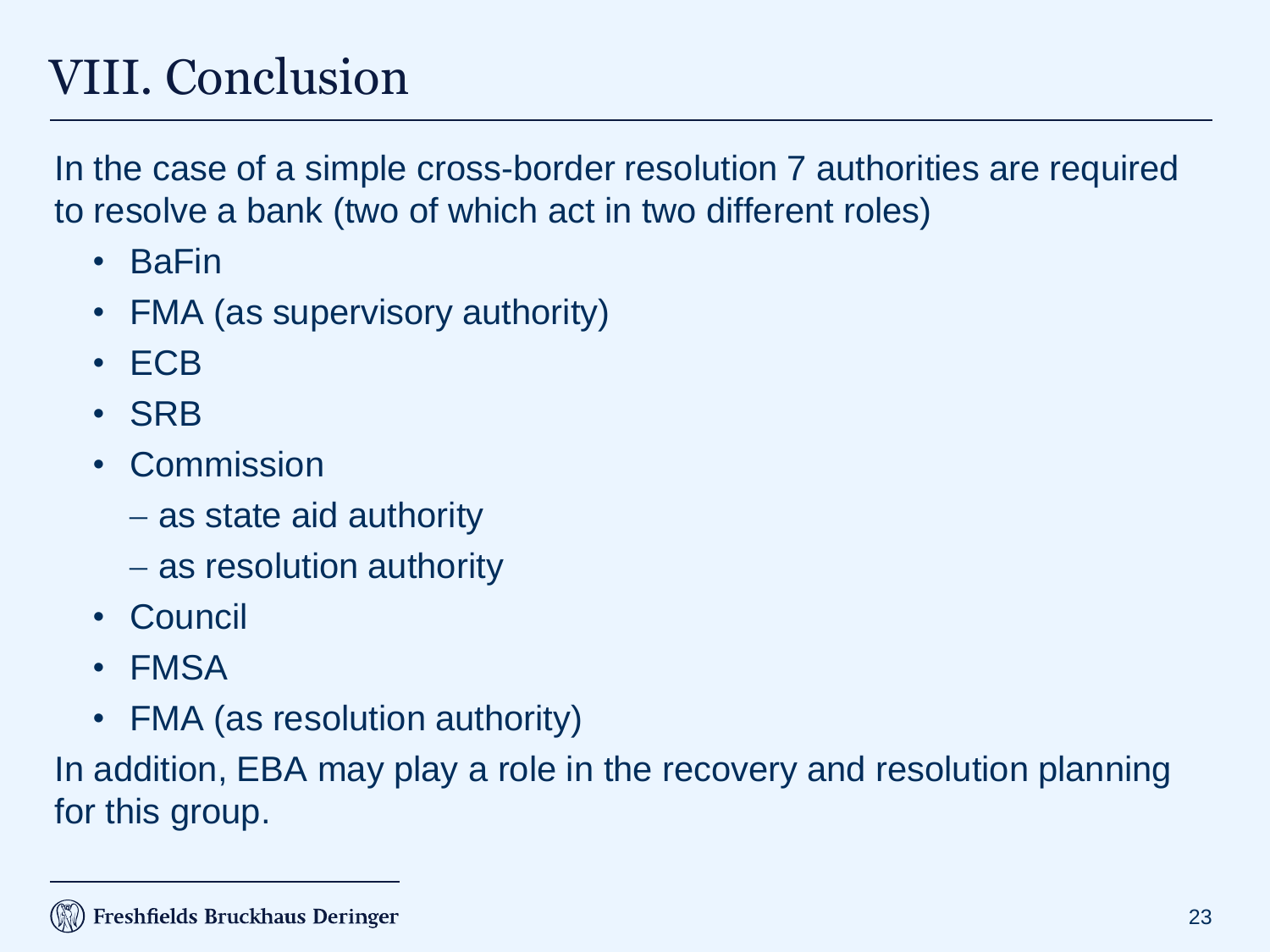## VIII. Conclusion



state aid and resolution authority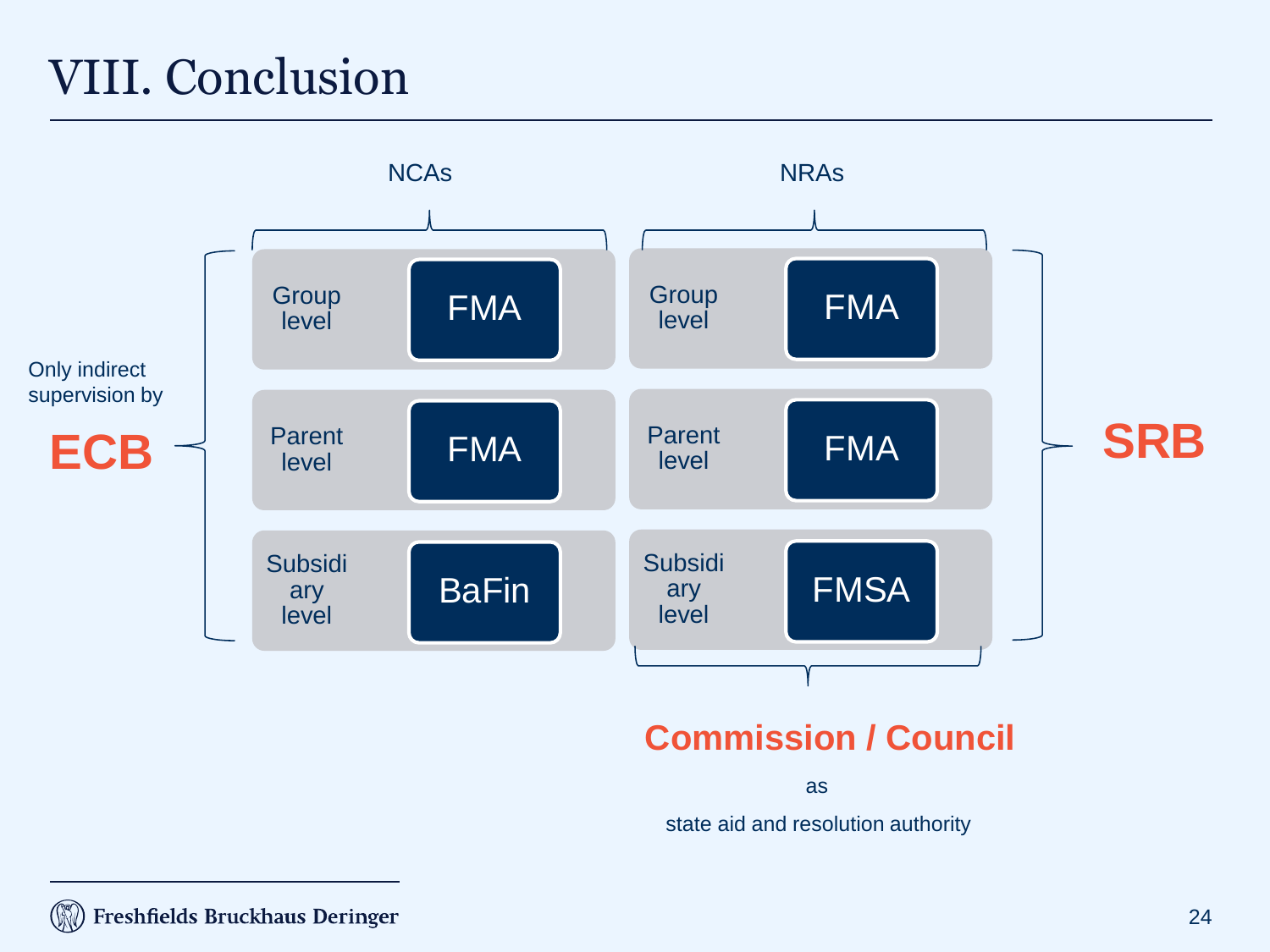#### Contact details



#### **Alexander Glos**

T +49 69 27308 191 E alexander.glos@freshfields.com

#### **About**

**Practice** Corporate A financial services lawyer specialising in banking and investment services regulation, with close knowledge of the German and European financial regulators.

#### **Skills and experience**

Alexander advises banks and other financial institutions, and also unregulated entities, on all areas of financial services regulation. He specialises in banking and investment services regulation, as well as payment services and capital markets regulation. Alexander works with financial institutions and investors on M&A and loan portfolio transactions, as well as bank restructurings and other financial market stabilisation measures. His recent experience includes advising two banks with regard to the Comprehensive Assessment by the European Central Bank as well as one bank in relation to a proceeding with the Administrative Board of Review of the European Central Bank.